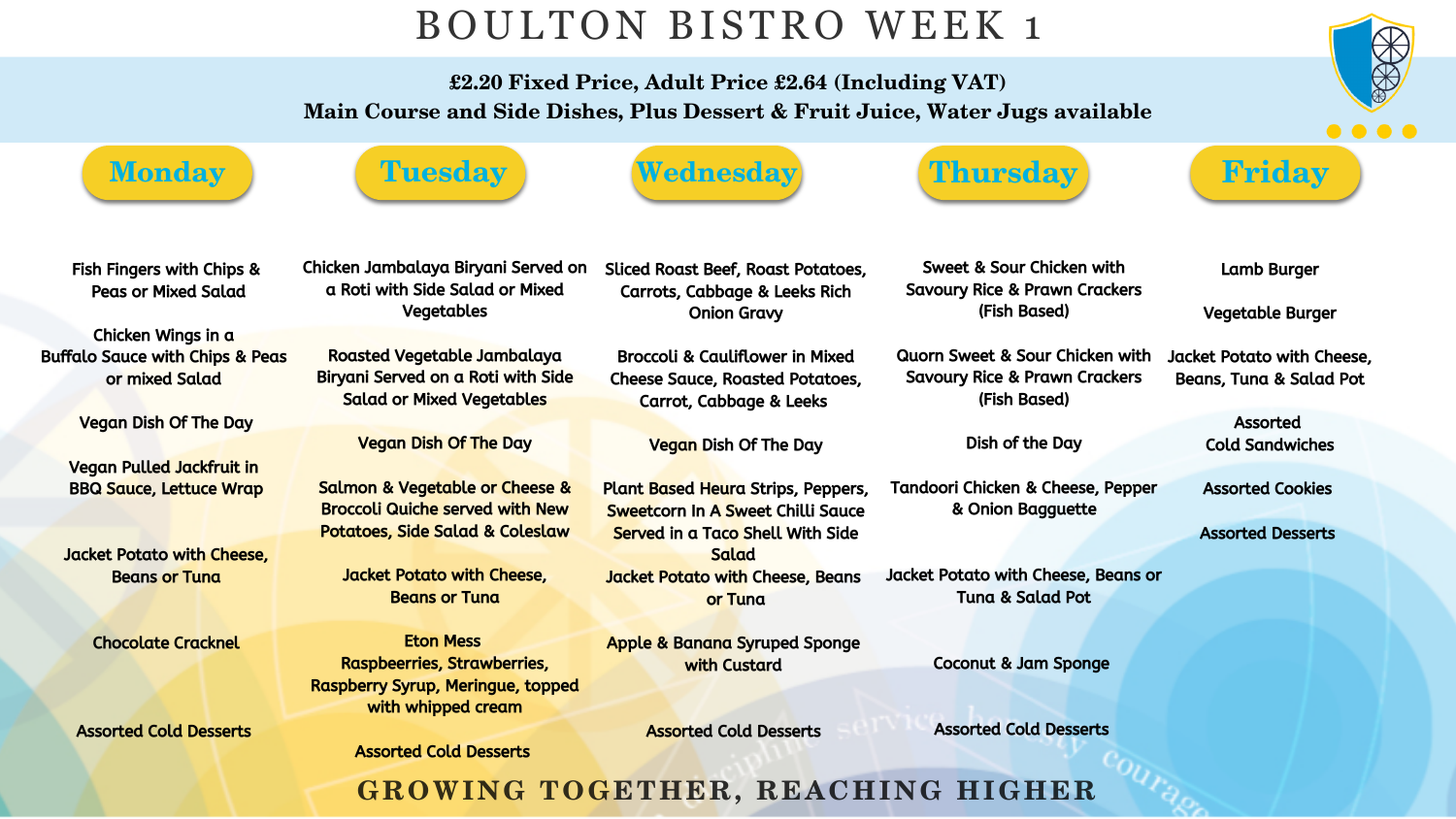## BOULTON BISTRO WEEK 2

£2.20 Fixed Price, Adult Price £2.64 (Including VAT) Main Course and Side Dishes, Plus Dessert & Fruit Juice, Water Jugs available



![](_page_1_Picture_17.jpeg)

Battered Cod With Chips & Peas & Corn Mix Or Salad

Vegetable Samosa with Chips & Peas & Corn Mix Or Salad

Vegan Dish Of The Day

Fish Finger or Vegan Fishless Goujon Burger, Wedges with Salad & Tartar **Sauce** 

Vegan Style Meat Balls In A Rich Bolognaise Sauce, Noodles, Peas & Corn Mix or Side Salad

Jacket Potato with Cheese, Beans or Tuna

All Butter Flap Jack

Assorted Cold Desserts

![](_page_1_Picture_10.jpeg)

Slow Cooked Loaded Nachos Topped with Spiced Chicken, Mexican Salsa, Pepper, Jalapeno, Grated Cheese & Sour Cream with Side Salad

Slow Cooked Loaded Nachos Topped with Mexican Salsa, Pepper, Jalapeno, Grated Cheese & Sour Cream with Side Salad

> Jacket Potato with Cheese, Beans or Tuna

American Style Pancakes Topped with Pineapple, Mango & Mango Sauce

Assorted Cold Desserts

Vegan Dish Of The Day

Minted Mince Lamb & Vegetable Pie, Smash, pwas & Carrots with Gravy Fresh Made Chicken Pakora, Savoury Rice, Mango Chutney, Mint Sauce & Side Salad

Minted Quorn Mince & Vegetable Pie, Smash, Pease & Carrots with Gravy Fresh Made Vegetable Pakora, Savoury Rice, Mango Chutney, Mint Sauce & Side Salad

Chocolate & Orange Sponge with Custard

Assorted Cold Desserts

GROWING TOGETHER, REACHING HIGHER

![](_page_1_Picture_26.jpeg)

![](_page_1_Picture_27.jpeg)

Plantain Vegan Vegetable Sweet Curry with Fluffy Rice & Naan **Bread** Mixed Meat or Pepper & Corn Pizza with Herby Potatoes & Baked Beans

Jacket Potato with Cheese, Beans or Tuna Jacket Potato with Cheese, Beans or Tuna & Salad Pot

Dish of the Day

Raspberry & White Chocolate Iced Sponge

Assorted Cold Desserts

Breaded Chicken Burger

Vegetable Burger

Jacket Potato with Cheese, Beans, Tuna & Salad Pot

> Assorted Cold Sandwiches

Assorted Oh So Scrummy **Muffins** Or Ice Lollies

Assorted Desserts